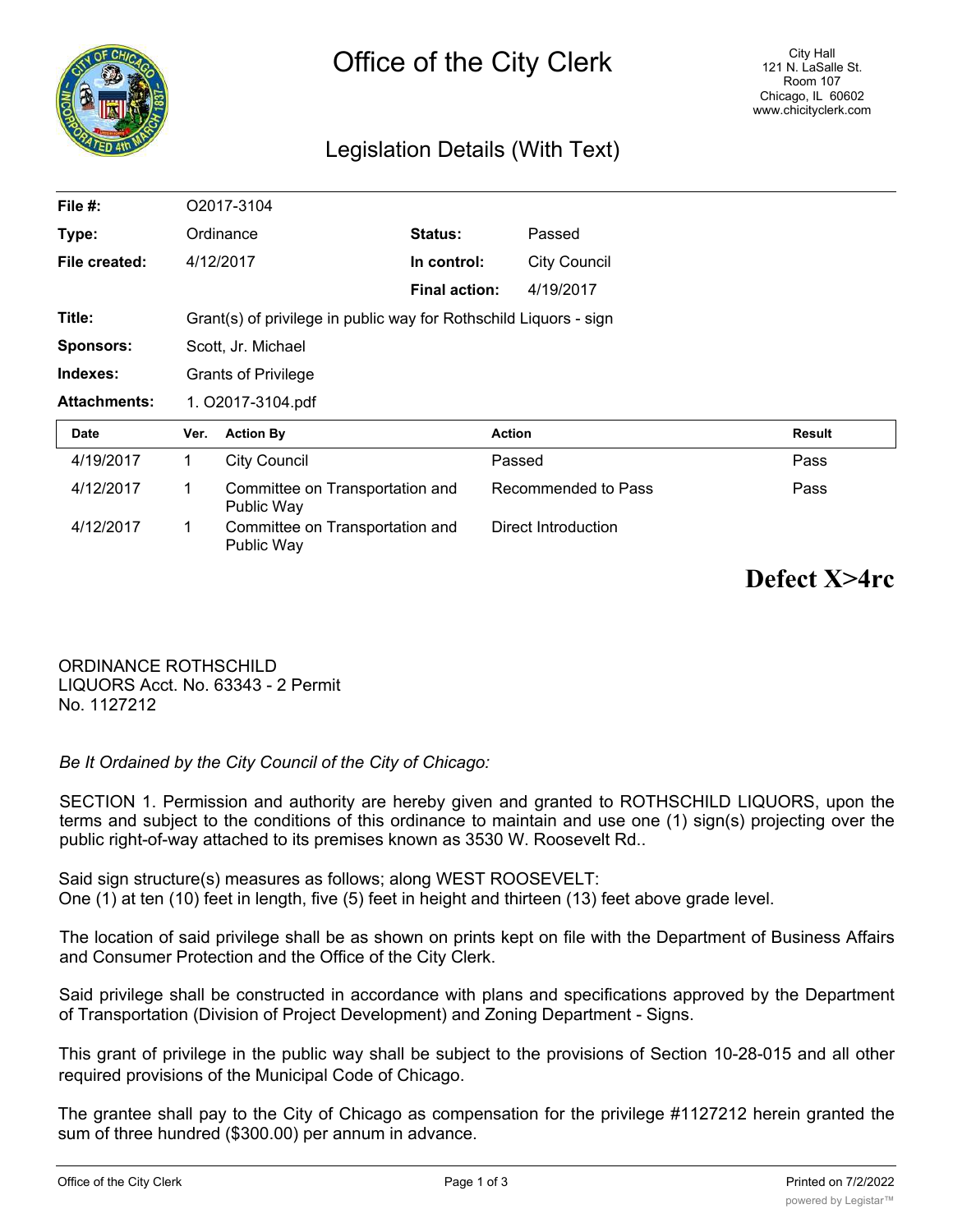A 25% penalty will be added for payments received after due date.

The permit holder agrees to hold the City of Chicago harmless for any damage, relocation or replacement costs associated with damage, relocation or removal of private property caused by the City performing work in the public way.

Authority herein given and granted for a period of five (5) years from and after 03/14/2017.

Alderman

Michael Scott, Jr. 24<sup>th</sup> Ward

(Page 4 . of 5)

**Page 1**

## Existing light fixture

I \NliK <file:///NliK> ill Ml U